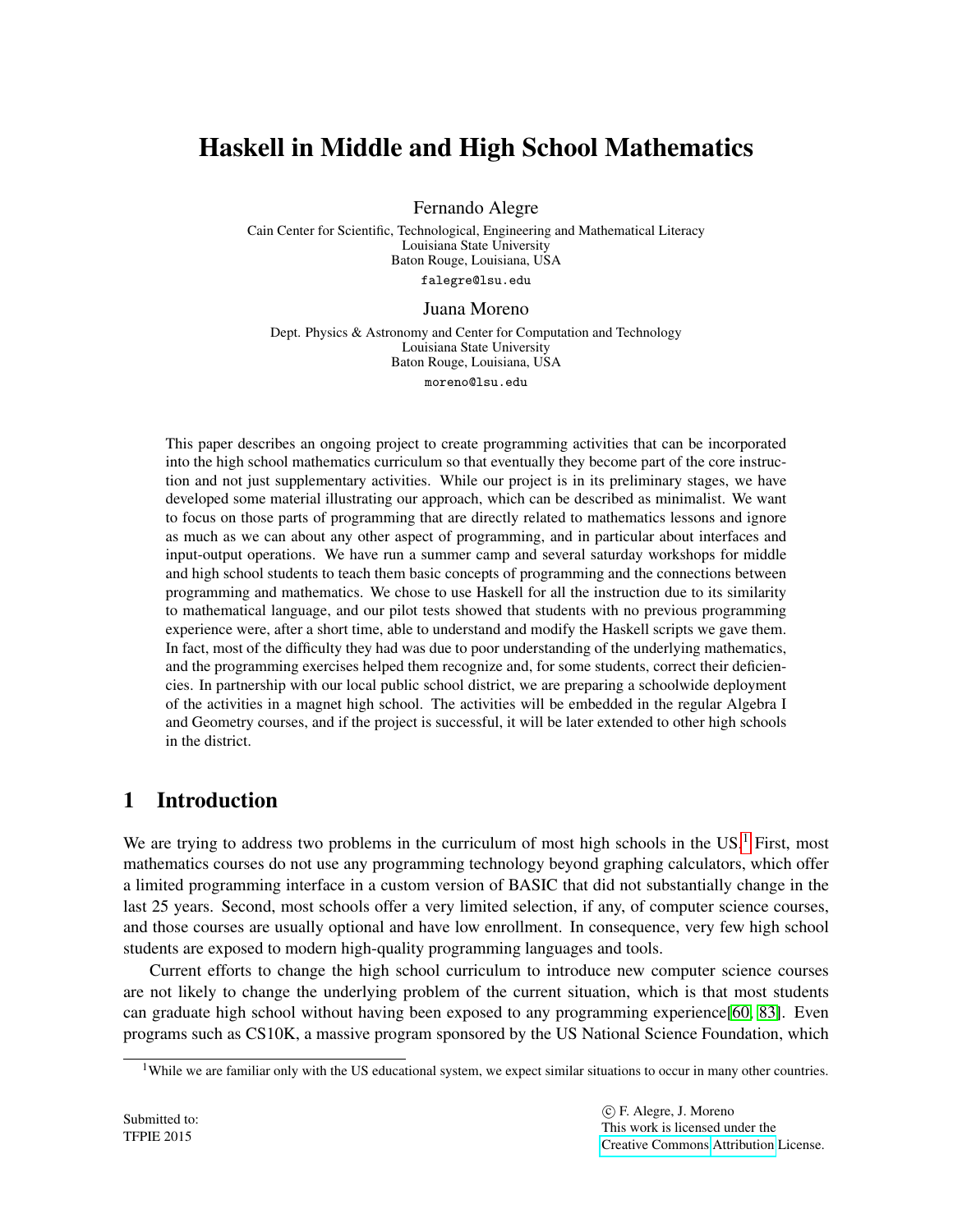aims to train ten thousand teachers to teach new computer science courses, will reach at most half the high schools in the US, and it will still provide programming opportunities in optional, non-core courses.

We are exploring an alternative approach to tackle the problem based on embedding programming instruction in existing compulsory core subjects. While this approach will guarantee that all students are exposed to some programming experience during their high school years, it presents some new challenges of its own. First, the programming exercises must be relevant to the subject in which they are embedded, as teachers in core subjects do no have much discrectionary time to use for supplementary activities. Second, the depth of the programming instruction must be suitable for a teacher who may have never taken any computer science course and who must learn the material in a few professional development sessions. Third, the programming environment must have low threshold and high ceiling, so that simple problems can be easily solved but there is no limit to what a motivated learner or a knowledgeable teacher can do with it.

Given the previous constraints, we found it natural to choose mathematics as the core subject and Haskell as the programming language. We also had to keep our goals modest: provide a first exposure to programming to students so that they decide whether they may want to explore the subject further, ensure that students are not scared of reading code, get students to make small changes to existing code and encourage teachers to use code snippets in their regular instruction. In order to keep the programming as simple as possible, we chose to use only a subset of Haskell without monads, higher-level categorical interfaces or IO. In fact, while the learning curve for the advanced features of Haskell is allegedly very steep, the beginning of the curve is flatter than in most mainstream programming languages. Introducing basic programming concepts in Haskell requires almost no instruction time due to the strong similarity of the concepts and notation to the algebraic language used in mathematics, and the following informal rules cover basically all the syntactic differences between Algebra and Haskell:

- 1. In Algebra, functions have parameters enclosed in parentheses and separated by commas, while in Haskell, parameters follow the function name separated by spaces with no enclosing symbols.
- 2. In Haskell, auxiliary definitions that are local to a particular function definition are introduced by the keyword where and must form a left-aligned block that is indented to the right with respect to the function definition, while in Algebra, there is no convention for denotating auxiliary definitions.
- 3. In Haskell, newly introduced symbols must appear on the left-hand side of an equation, while in Algebra, they may appear on either side.
- 4. In Algebra, sets are used for two different purposes: to denote the range of possible values for a symbolic expression and to group several values together as a single entitiy. In Haskell, the former is done with type annotations while the latter is done with lists. However, sets do no specify the order of their elements, and duplicate elements are counted only once in sets. On the other hand, lists maintain the specified order for their elements, and duplicates are kept in lists as many times as they are listed.

The rest of the paper is organized as follows. Section [2](#page-2-0) gives a summary of the pilot tests we ran and an account of the use of Haskell in the tests. Sections [3,](#page-3-0) [4](#page-4-0) and [5](#page-6-0) go into more detail about how arithmetic, algebra and geometry were used in the pilot tests. Section [6](#page-9-0) gives a historical perspective of similar projects. Finally, section [7](#page-10-0) provides concluding remarks and our plans for the future.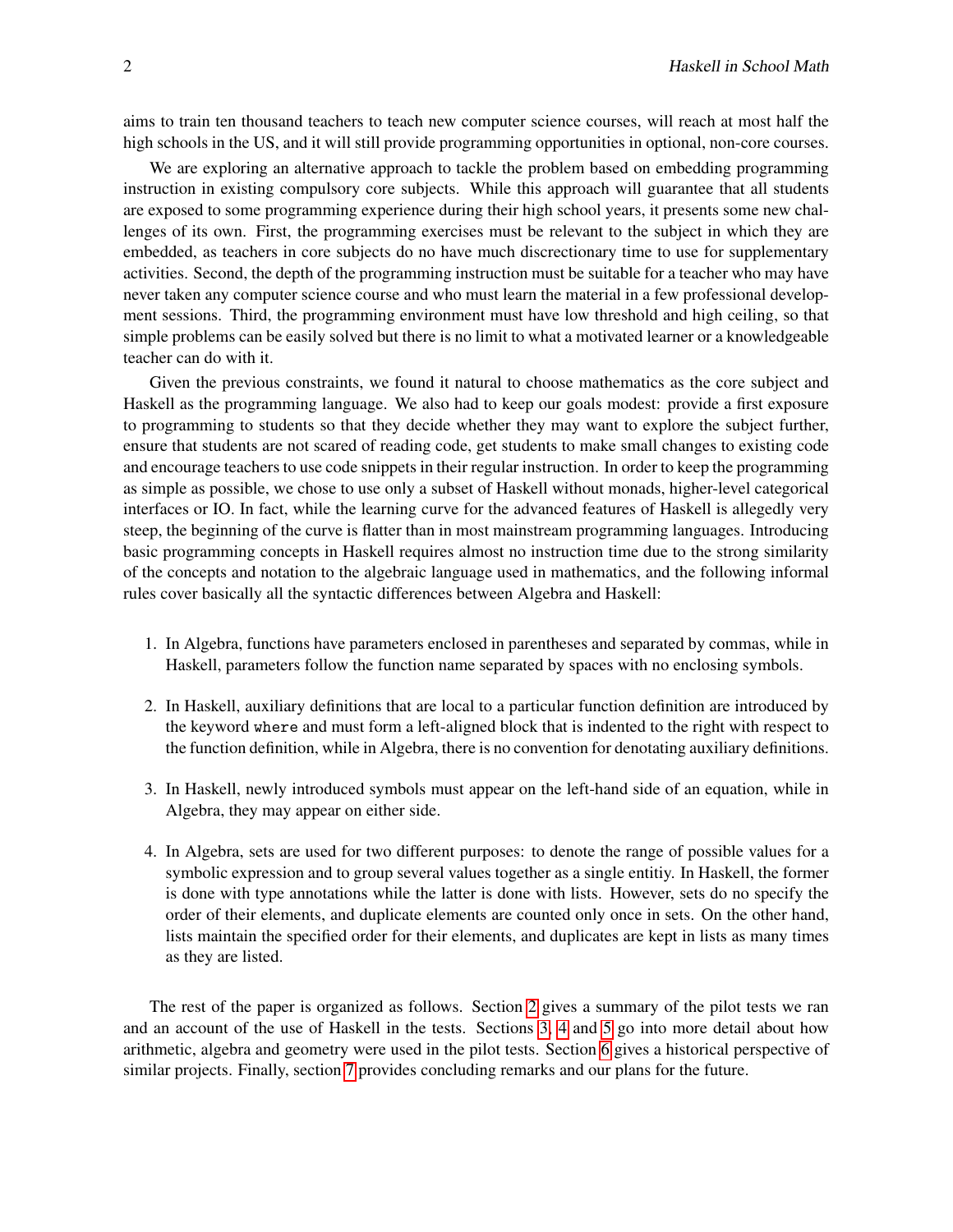#### <span id="page-2-0"></span>2 Pilot tests

We have run a summer camp and several saturday workshops for middle and high school students to teach them basic concepts of programming and the connections between programming and mathematics. Our pilot tests showed that students with no previous programming experience were, after a short time, able to understand and modify the Haskell scripts we gave them. In fact, most of the difficulty they had was due to poor understanding of the underlying mathematics, and the programming exercises helped them recognize and, for some students, correct their deficiencies.

Haskell has a reputation of being a difficult language. Part of the difficulty of Haskell arises from the somehow rigid syntactic rules regarding layout. In our case, students frequently made trivial syntax mistakes, but they were able to correct them when told to carefully search for typos and improper indentation. While having to pay attention to such errors was a nuisance for both students and instructors, the total time lost due to these issues was insignificant compared to the amount of time the students needed to come up with correct solutions to the problems we posed them.

Other sources of difficulty in Haskell are the constraints on the input-output interface to make it logically consistent with the rest of the language and the very-high-level categorical constructs that make it terse and extremely powerful. However, in introductory programming activities such as ours, it is easy to just avoid both. Our interface was restricted to interactive use of the GHCI interpreter and graphics based on the Gloss library, which abstracts away all interface details and presents a purely functional interface. We did not make any use of Applicative or Monad, and in fact we did not introduce the do notation, and we introduced the composition (.) and application (\$) operators as *shortcuts to reduce the number of parentheses* without delving into the subtleties of operator precedences or the mechanics of currying and its relation to evaluating multiple arguments. This approach to teaching Haskell did not actually produce any confusion or dissonance on the students, who seemed to accept very naturally the role of composition and application as shortcuts, which in a sense is just what they are.

Even without advanced features, Haskell had a lot to offer. Particularly useful were its referential integrity, essential for performing equational reasoning, and its lazy evaluation model, which facilitates the manipulation of infinite objects. While the former is shared with many functional programming languages, the latter is more particular to Haskell, which is probably the only lazy language that has a non-negligible active community behind it. In addition, the fact that the syntax for assignments closely resembles the usual mathematical syntax was essential for a seamless transition between programming and mathematics that was repeatedly used in all exercises. Other advantages of Haskell that were less explicitely exploited in our tests but nevertheless played an important role are the strong and rich type system, always enforcing correctness in the background, and the clear separation between interface programming and algorithmic programming, which helped us cleanly delimit which features were allowed in the programs.

We organized the summer camps before we had an agreement with the school district, and at that time we were planning on targetting mainly middle school students. However, our pilot tests convinced us that many middle school students lack the necessary maturity to handle the abstract constructs normally used in algorithmic programming. Reported success of graphical programming environments such as Scratch[\[3\]](#page-11-0) among middle schoolers may be due to the lower abstraction requirements of the effect-oriented programming encouraged by those environments rather than to the graphical appeal of the interface. This premise was reinforced by the results of our tests with high school students, who felt comfortable using just an editor to handle the programs and did not seem to miss a graphical interface.

We will now show three examples of the type of activities we proposed to the students. The first two examples were done in sessions for middle school students, and the last example was done by high school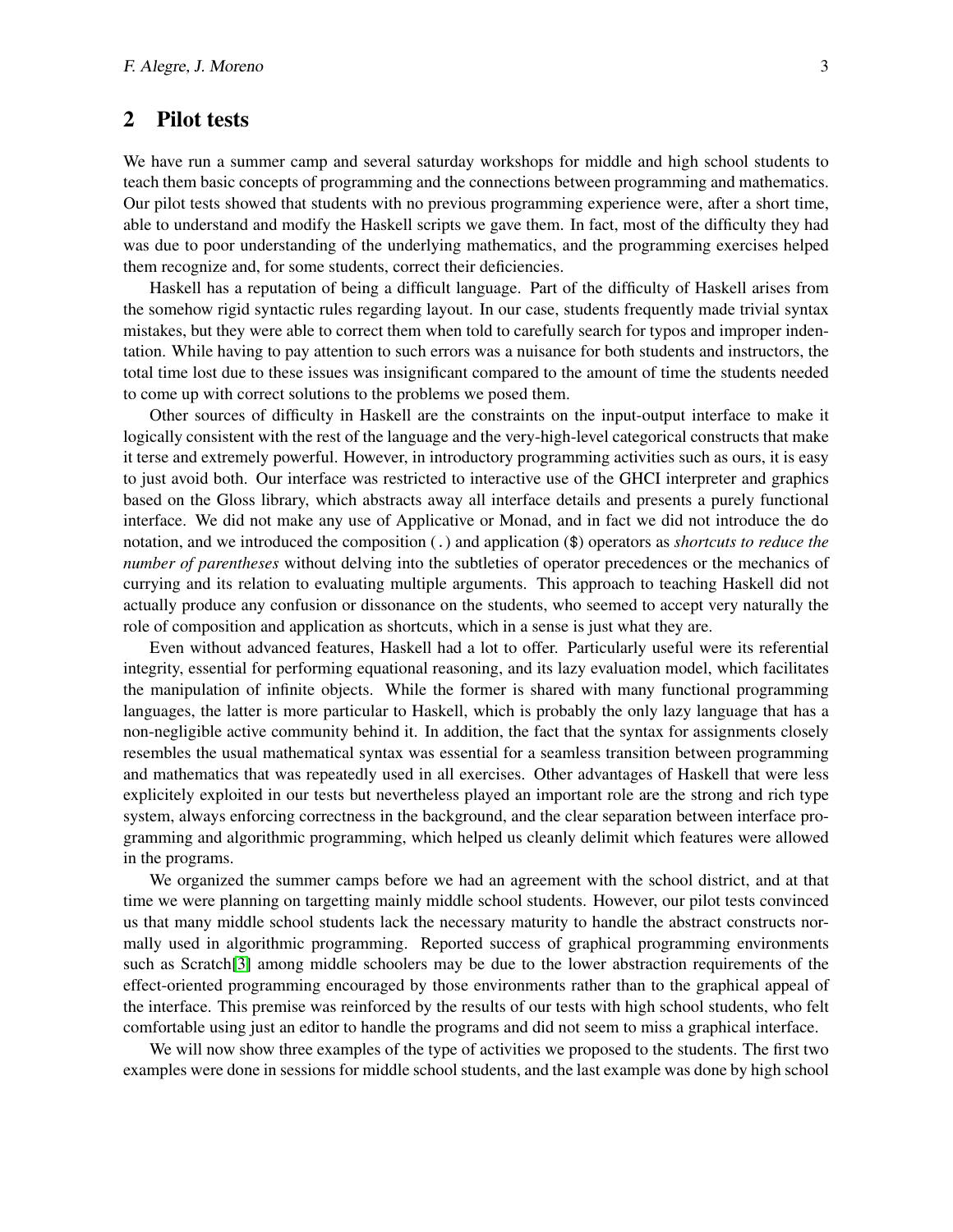students. These activities focus on areas where the students had either deficiencies in their mathematical understanding or enough basic understanding to be exposed to enriching instruction, and our goal was to find whether the deficiencies can be corrected (or the enrichment can be carried out) by having the students program the underlying mathematics.

#### <span id="page-3-0"></span>3 Arithmetics, Induction and Recursion

Our first pilot test targetted students entering eighth grade. We chose a subject that all of them were familiar with: arithmetic of natural numbers. We thought that illustrating how to implement the four rules in a computer could be a good introduction to mathematical induction and to recursion, its programming counterpart.

Pattern matching, incremental definition of functions and the identification of strings and lists were some of the useful features of Haskell that were exploited to implement the usual algorithm for addition using decimal digits, as shown in listing [1.](#page-3-1) Natural numbers were represented as strings of digits, and list operations were used to construct and deconstruct them. The students were taught that strings of digits can be manipulated with these functions: concatenation  $(++)$ , list construction (using square brackets), prefix extraction (init) and suffix extraction (last). They were also told that string literals must be enclosed in double quotes and single digit (character) literals must be enclosed in single quotes. The definition of the functions next and prev were provided, and the syntax for multiple-case function definitions was explained. Then the students worked on exercises aimed to practice those constructs, and finally they were asked to write the definition of the count function and the addition algorithm.

Listing 1: Algorithm for addition using decimal digits.

```
module NoMath where
import Prelude hiding ((+), (-), (*), ('), ('), ' , sqrt, ( \leq), ( \leq ) , ( \geq ) )n ext "0" = "1"; n ext "1" = "2"; n ext "2" = "3"; n ext "3" = "4"n ext "4" = "5"; n ext "5" = "6"; n ext "6" = "7"; n ext "7" = "8"
n ext "8" = "9"; n ext "9" = "10"
n ext x \mid l ast x == '9' =n ext (init x) ++ "0"
       | otherwise = init x + \text{next} ([last x])
prev "10" = "9"; prev "9" = "8"; prev "8" = "7"; prev "7" = "6"
prev "6" = "5"; prev "5" = "4"; prev "4" = "3"; prev "3" = "2"
prev "2" = "1"; prev "1" = "0"
prev x | last x == '0' = prev (init x) ++ ''9"| otherwise = init x + prev ([last x])
count initial final
    | initial == final = initial
    | otherwise = initial ++", "++ count (next initial) final
"0" + x = x; x + "0" = x; x + "" = x; "" + x = x
x + y | init x == "" = prev x + next y - x has a single digit| init y == "" = next x + prev y -- y has a single digit
```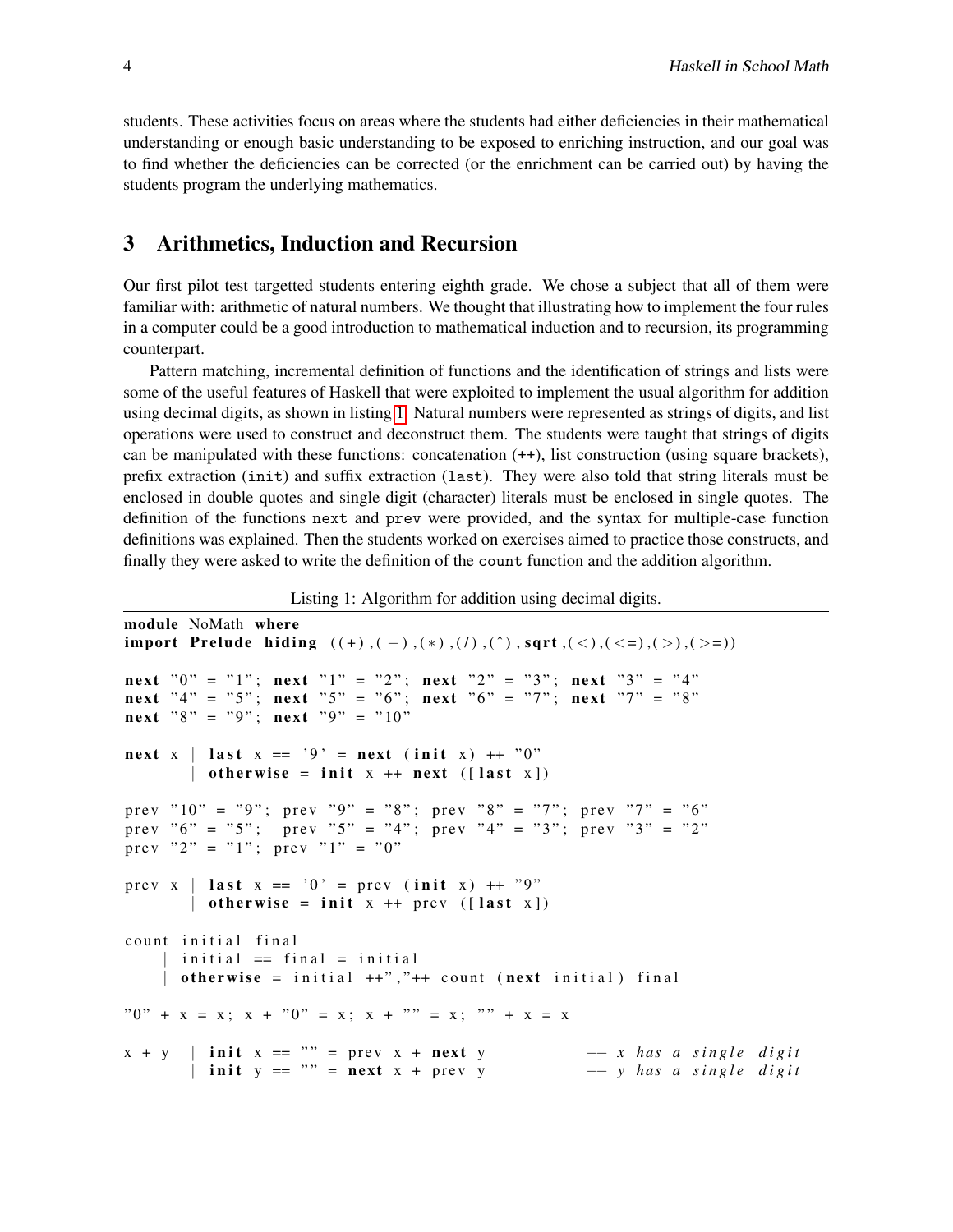```
| otherwise = (init x + init y + init p) +[last p]where p = [last x] + [last y]−− Sample r u n :
−− ∗NoMath> c o u nt "73" "105"
−− " 7 3 , 7 4 , 7 5 , 7 6 , 7 7 , 7 8 , 7 9 , 8 0 , 8 1 , 8 2 , 8 3 , 8 4 , 8 5 , 8 6 , 8 7 , 8 8 , 8 9 , 9 0 , 9 1 , 9 2 , 9 3 , 9 4 ,
−− 9 5 , 9 6 , 9 7 , 9 8 , 9 9 , 1 0 0 , 1 0 1 , 1 0 2 , 1 0 3 , 1 0 4 , 1 0 5 "
−− ∗NoMath> "929" + "741"
−− "1670"
```
It took the students about four hours and a half (divided into three sessions of one hour and a half each) to complete this exercise, and considerable guidance was provided during the sessions, but in the end, many eighth graders were able to write their own addition function, and even those who did not come up with their own were able to understand and use what their peers wrote. This was a difficult exercise, and the students were at times disoriented, given that they were asked for some intellectual effort very different from what they are usually accustomed to do in regular mathematics classes. After they completed the exercise, the students were enthusiastic about trying out the functions they wrote. We were surprised by how delighted they were to add and count up to ridiculously large numbers, competing among themselves to see who got the largest number on their screens. It seems that they had not realized before that computers can calculate with numbers in a way that surpases the abilities of any human, probably because modern uses of computers involve advanced graphics manipulations that require mathematical knowledge beyond the level of an eighth grader. On the other hand, experiencing this phenomenon with mathematics that they understand, such as counting and addition, made them aware in a visible way of the utility of computers as very powerful calculators.

Note how line 2 in listing [1](#page-3-1) is used to prevent the students to use the built-in arithmetic operators. The students were told that this line *made the computer forget about arithmetics,* so their task was to teach the computer how to count and add numbers again. This pretend game was initially well accepted, but the students were still perplexed by the fact that they could not solve the counting problem just by repeatedly adding one to the input. It seemed that they did not understand the difference between working around a problem and solving it. This exercise may have been beyond the level of maturity of the typical eighth grader, and we expect that it will be more effective with older students.

#### <span id="page-4-0"></span>4 Basic Algebraic Expressions

Our second pilot test also targetted middle school students and was about unit conversions.

```
Listing 2: Unit conversion
f1_0z = 1 - This is our basic unit of volume measurement
−− T h e s e a r e d e r i v a t i v e u n i t s :
g allon = 4 * quart
quart = 2 * pint
pi = 2 * cupcup = 8 * f1_0ztsp = 1/3 * tbsp
tbsp = 1/16 * cup−− Problem 1 : How many t s p a r e i n 2 p i n t s ?
```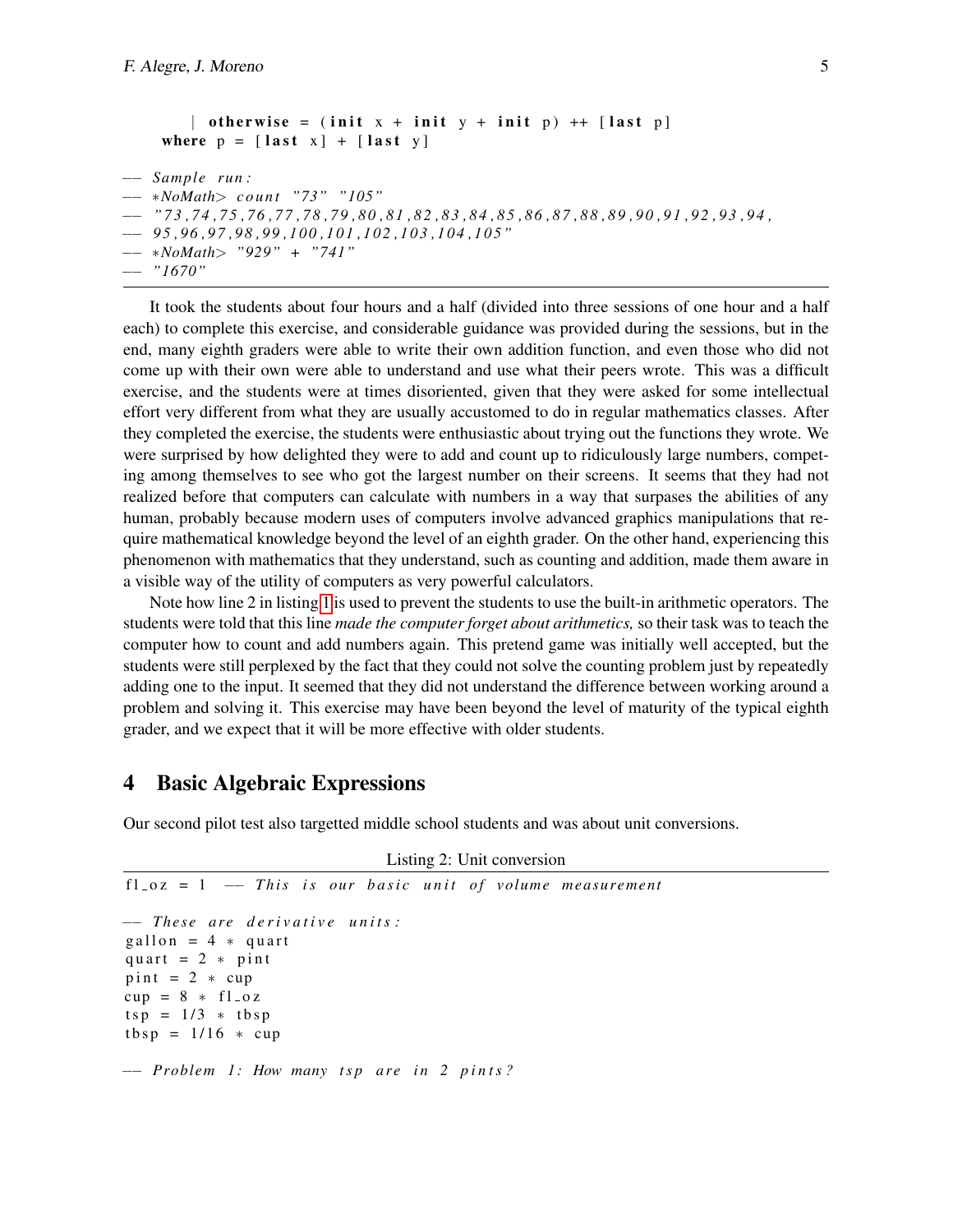```
solution 1 = (2 * point) / tsp−− Problem 2: In general, how many units are in some amount?
convert_to unit amount = amount/unit
```
As listing [2](#page-4-1) illustrates, laziness can be exploited to present relationships between variables in a natural top-down order that follows logical dependencies instead of the bottom-up order required by eager evaluation. This example was the first one we gave to eighth grade students, who were not provided with the solutions to the problems. We guided the students to use equational reasoning repeatedly to arrive to the expected solution.

First, the students were asked to solve Problem 1 by hand. A typical solution went like this:

One pint is 2 cups. So, 2 pints are 4 cups. One cup is 16 tablespoons. One tablespoon is 3 teaspoons. So, one cup is 16\*3=48 teaspoons So, 4 cups are 4\*48=192 teaspoons.

We then asked the students how did they know that one cup is 16 tablespoons, and more explicitely, we asked them to write an expression for the number of tablespoons in a cup, which can be obtained by dividing the volume filled by one cup by the volume filled by one tablespoon:

```
tbsp_in_a_cup = (1 * cup) / (1 * tbsp) -- by definition
           = (1 * cup) / (1 * 1/16 * cup) -- by substitution: tbsp = 1/16 * cup
           = 1 / (1 * 1/16) -- by cancelling out cup
           = 16 -- by simplifying fractions
```
We then asked them to write similar expressions for all the derivations which they did by hand before:

```
-- One pint is 2 cups.
pint = 2 * cup -- given
cup_in_a\_pint = 2 -- since pint/cup = 2*cup/cup = 2-- So, 2 pints are 4 cups.
two_pint = 2 * pint = 2 * 2 * cup = 4 * cupcup\_in\_two\_pint = 4 -- equivalent expression
-- One cup is 16 tablespoons.
tbsp_in_a_cup = 16 -- by above computation
-- One tablespoon is 3 teaspoons.
tsp_in_a_tbsp = tbsp / tsp = tbsp / (1/3) * tbsp = 3-- So, one cup is 16*3=48 teaspoons
tsp_in_a_cup = tbsp_in_a_cup * tsp_in_a_tbsp = 16 * 3 = 48-- So, 4 cups are 4*48=192 teaspoons.
tsp_in_two_pint = cup_in_two_pint * tsp_in_a_cup = 4 * 48 = 192
```
The point of the exercise was to show the students that equational reasoning works equally in Algebra and in Haskell. We also wanted to remark the emerging pattern:

```
number_of_'unit'_in_a_'amount' = amount / unit
```
That pattern allows us to write a shorter program to solve Problem 1: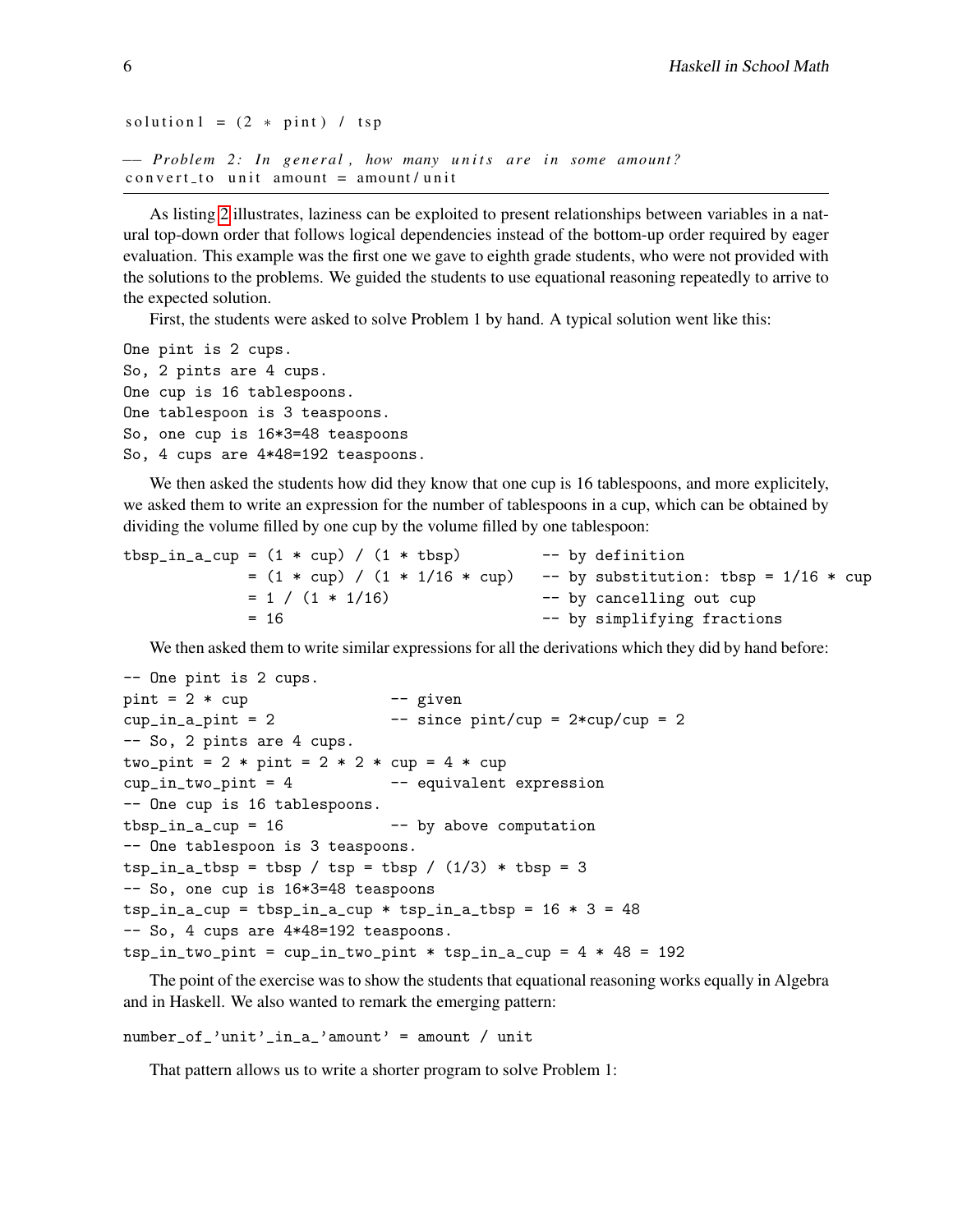#### $tsp_in_two_pint = (2 * pint) / tsp$

and let the computer do the work for us, which will internally go something like this:

```
tsp_in_two_pint = (2 * point) / tsp = (2 * 2 * cup) / tsp = (4 * cup) / (1/3 * tbsp)= 12 * cup / tbsp = 12 * cup / (1/16 * cup) = 12 * 16 * cup / cup= 192
```
Note that the previous expansion may not be the exact expansion performed by the computer, but due to the referential integrity of Haskell, it does not matter, as the result will not depend on the order of expansions. In an imperative language, this type of reasoning would be misleading, as it does not resemble what the computer is actually doing and would not work in general. Executing a Haskell program is basically letting the computer do the equational substitutions that we would otherwise do by hand.

We can now convert the informal in a pattern above into a legal Haskell expression by just using backticks:

```
unit 'in_a' amount = amount / unit
```
which gives us the solution to Problem 2, except that the problem asked for a function named convert\_to, which is straightforward: convert\_to =  $in_a$ .

In total, students spent about 90 minutes with this example until they were able to come up with the solution to problem 2. The guidance provided made them understand better the role of reduction to normal forms in mathematical expressions and how it can be mechanized. It also emphasized the Church model of computation, which can be summarized by the slogan *computation is substitution.* Finally, it reinforced an abstract algebraic view of unit conversions as consisting of a single law (convert\_to) that performs any conversion between two units no matter whether the intermediate units are defined forwards ( $a = k * b$ ) or backwards ( $b = k * a$ ).

#### <span id="page-6-0"></span>5 Euclidean Geometry

The ability to solve problems while operating within the given constraints is essential for both programming and mathematics, but is made more vivid when programming is used to solve a mathematical problem. Both middle school students and high school students had difficulty understanding constraints, but this fact was particularly patent when we asked high school students to use dynamic geometry software  $2$  to perform simple geometric constructions using only the ruler and compass tools.

We originally intended to compare the understanding of high school geometry that can be achieved by the use of dynamic geometry software with what can be achieved by an approach based on programming turtle geometry[\[1\]](#page-11-1). While observing the students use the dynamic geometry software, we realized that even some students who had already taken Geometry were not achieving the goals we proposed. Our observation identified two main reasons. First, the interactive nature of the point and click interface was distracting, sometimes driving them away from the goal into more open exploration, and most of the time that exploration was fruitless, which led the students to get frustrated with the software. Second, their approach to problem solving was too shallow. Instead of trying to get the geometric constructions based on the constraints they need to satisfy, many students tried to come up with a construction that

<span id="page-6-1"></span> $2$ We used GeoGebra in this task, but we do not think the students behavior depended on the particular brand of software used.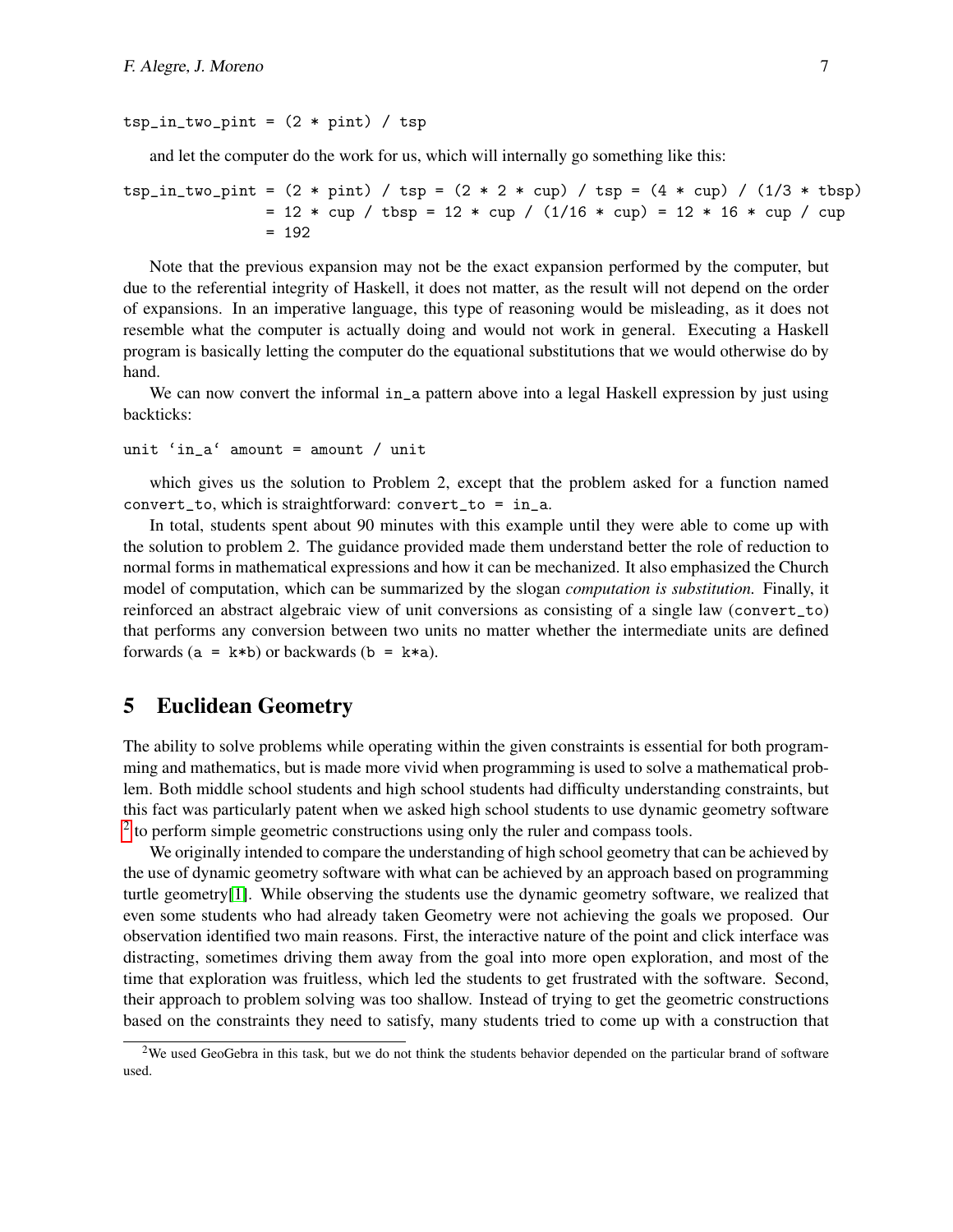looked right, but that was not based on constraints and thus did not last when the points were moved. For example, when we asked them to construct a perpendicular line to a given one without using the built-in perpendicular tool, instead of delimiting a segment and then constructing the bisector of that segment using intersection of circles, many students used a free line that cut the given line at an arbitrary point, and they kept adjusting the incidence angle between the two lines to make it, by trial and error, as close to 90 degrees as possible. Not only that, but some students had a hard time understanding why that approach was incorrect and kept insisting they had solved the posed problem.

Listing 3: Euclidean geometry functions

```
module Geometry where
type Number = Float
type Point = (Number, Number)
−− a p a r t x y t e l l s w h et h e r x and y a r e d i s t i n g u i s h a b l e f r om e ac h o t h e r
apart :: Point \rightarrow Point \rightarrow Bool−− Let x' be the projection of point x on the line ab. Then
−− bey o n d ( a , b ) x t e l l s w h et h e r p o i n t b l i e s b etw e e n a and x ' o r n ot .
beyond :: (Point, Point) \rightarrow Point \rightarrow Bool−− I n t e r s e c t i o n b etw e e n l i n e s and c i r c l e s
−− L i n e s a r e g i v e n by two p o i n t s
−− Circles are given by the center and a point on the circumference
−− These functions may produce 0, 1 or 2 points in return
circle_circle :: (Point, Point) \rightarrow (Point, Point) \rightarrow [Point]
line_circle :: (Point, Point) \rightarrow (Point, Point) \rightarrow [Point]
line_line :: (Point, Point) \rightarrow (Point, Point) \rightarrow [Point]
```
Listing 4: Predicates implementing the betweenness relationship.

```
outside (a, b) x = beyond (a, b) x | | beyond (b, a) x
between ab = not. outside ab
across x 1 = not . same side x 1same side x (y, y') x' | not (apart y y') = error "same side"
                           not (apart x \times y' = Trueotherwise = case line_line (x, x') (y, y') of
                                          [p] \rightarrow \text{not} (between (x, x') p)
                                           | \cdot | \cdot \rangle True
```
This experience, which contradicted previous research on dynamic geometry software[\[31,](#page-12-0) [32,](#page-13-0) [37\]](#page-13-1), led us to change the design of our sessions. Instead of programming open-ended turtle geometry, we opted for implementing Euclidean geometry in a library. Our goal was to facilitate a programming model where it was just impossible to have constructions that look right but were incorrect. In the libraries we implemented, students have no control over the look, as the system chooses randomly the initial points on which the construction should be based. There are no instructions in our vocabulary to change the position of the points or the lines, and the only way to create new points and lines are as intersections of ruler and compass constructions based on the random input data. The restricted vocabulary helped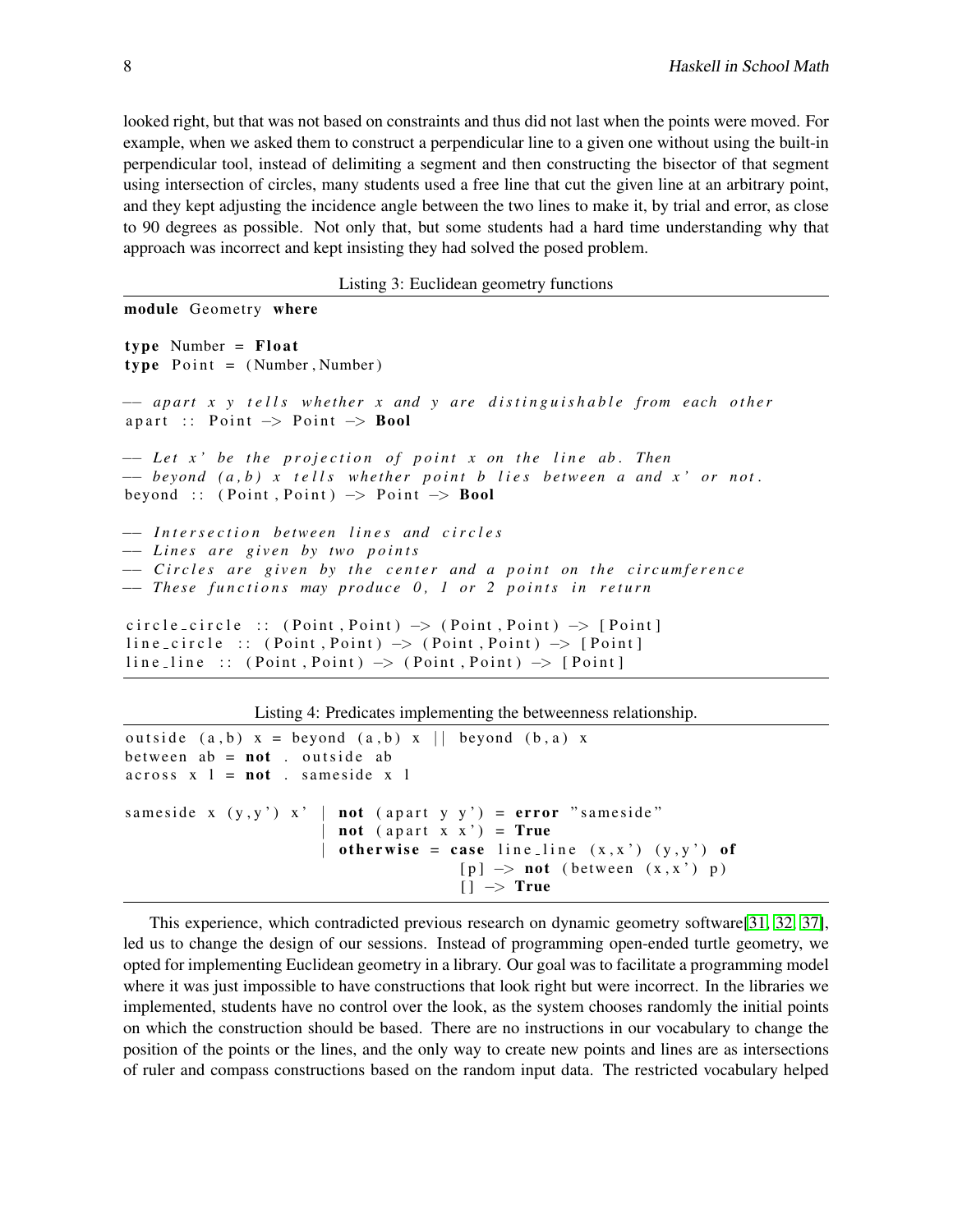the students enormously to focus their effort on just finding the right constraint. Open exploration is not hindered in this approach [\[43\]](#page-13-2), but it takes place in a more parsimonious way, as the students need to follow the typical program development cycle consisting of design, write, execute, test, debug and repeat phases. Students can no longer act as users of technology, but are set in the mindframe of producers of technology.



<span id="page-8-0"></span>

Listing [3](#page-7-0) shows the basic interface we implemented. We used types minimally and opted not to use the type system to distinguish between lines and circles. We also followed constructive mathematics conventions and did not implement point equality. When two points are not apart, it may or may not be true that they are equal, and no assumptions should be made about that. The simplicity of the interface came at a cost, as students often confused the arguments and passed a circle when a line was expected or vice versa, so we are not entirely satisfied with that choice. We will probably introduce different types for lines and circles in our next version. We also implemented functions to draw points, lines, segments, circles, and to add labels to points. The interface for those is so straightforward that we will not spend more time on it. However, those functions were not enough to implement Euclidean geometry constructions, because intersections of lines and circles may contain two points, which are returned in no particular order. For certain constructions, we need to be able to choose one of them based on additional geometric constraints. A predicate that provides a way to order points was implemented in terms of the beyond function. Once this function is defined, it is easy to also have predicates for outside, between, sameside and across. Those are shown in listing [4.](#page-7-1)

Using this library, many problems were posed to students, such as equilateral triangles, squares, parallelograms, perpendiculars, hexagons, and barycenters, incenters and orthocenters of triangles. Surprisingly, the students, most of whom had already taken Geometry, struggled with the geometry, but once they understood what needed to be done had no trouble implementing it without help. They were encouraged to actually use the programming as a way to explore the geometry, but it took them a while to get accustomed to that idea. At the end of each saturday session, we had students who produced figures on their own, like saw-toothed polygons and octogonal stars, but the time allotted (about 4.5 hours each session) was not enough to proceed further. Nevertheless, the students seemed satisfied that they had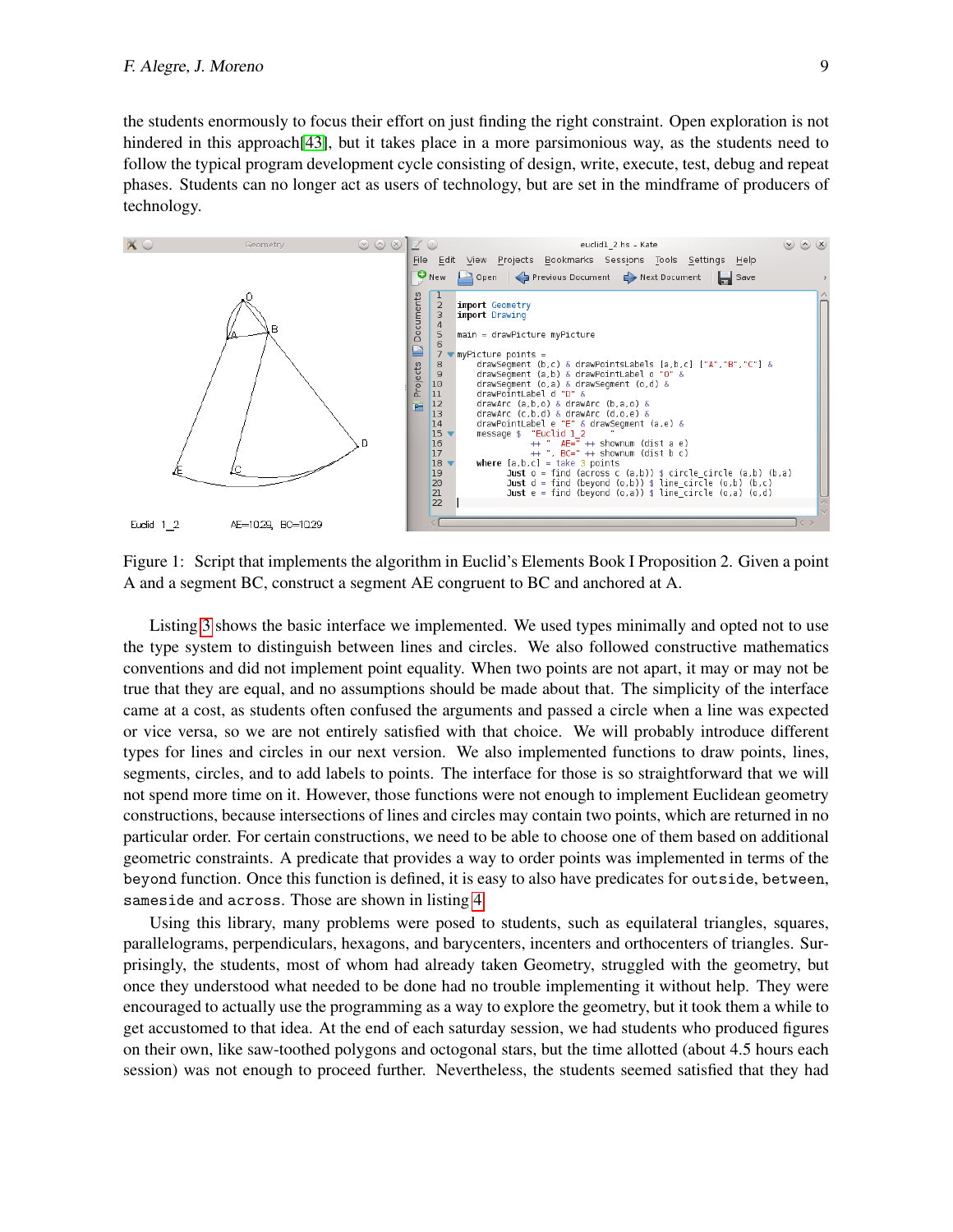learned a lot of geometry in a relatively short amount of time.

Figure [1](#page-8-0) shows an implementation of the algorithm I.2 from Euclid's Elements, which was given to the students to follow as an example. Lines 8-17 are just for drawing, and the actual computation is in lines 18-21. In line 18, the variable points holds an infinite supply of random points. Lazy evaluation makes this abstraction possible. Then, pattern matching is used to give the names a, b and c to the first three points in that list. In line 19, the intersection of two circles is computed, which produces two points. From these two points, point o is chosen in such a way that it lies across the segment (a,b) from point c. In line 20, the intersection of a line and a circle produces again two points, and point d is chosen as the point in line  $(o,b)$  that is not between o and b. Finally, in line 21, the point d is transported to line  $(o,a)$  by choosing again a point from the two points in the intersection of a circle and a line. Use of betweenness predicates is essential for this algorithm to be correct, and it is something that is implicit in Euclid's construction and easy to overlook when this algorithm is explained informally. The function find, part of the standard library of Haskell, takes a predicate and a list and returns Just the first point in the given list that satisfies the given predicate, or Nothing in case no such point exists. We would usually do case analysis to distinguish those two cases, but in this algorithm we are sure that find always returns a point.

#### <span id="page-9-0"></span>6 Related Work

Papert[\[25\]](#page-12-1) invented the programming language LOGO as a new tool for teaching mathematics and advocated the use of constructionist discovery[\[53\]](#page-14-1) using the LOGO language as medium, claiming that transfer of creative thinking from computing to other areas would occur spontaneously. However, empirical studies by several independent researchers[\[55,](#page-14-2) [40\]](#page-13-3) showed no evidence of such transfer. Butterfield[\[9\]](#page-12-2) argues that analyses of the failure of LOGO did not separate the technology from the teaching methodology. Unguided discovery could have been the cause of failure, a point made by Mayer[\[43\]](#page-13-2), who concludes that guided discovery is more effective than pure discovery.

On a somewhat related note, Shon[\[70\]](#page-14-3) says that experience alone does not necessarily lead to learning; deliberate reflection on experience is essential. **Reflective practice** is used mainly in practice-based professional learning, such as nursing [\[44\]](#page-13-4), teaching [\[41\]](#page-13-5) or architecture, but it could also be applied to the practice of programming. Hazzan[\[29\]](#page-12-3) proposes following a model for software engineering education similar to the studio model in architecture. Reflective practice is also important to avoid "production without comprehension" [\[55\]](#page-14-2), i.e., "engage in haphazard hacking to seek out a solution" [\[72\]](#page-15-1), a practice which is especially unproductive in scientific programming.

When an adequate teaching methodology was used, transfer between LOGO and mathematics was actually found. McCoy et al[\[45\]](#page-13-6) point to increased students' understanding of geometry and variables, and similar results are cited by others with respect to spatial and and symbolic mental representations [\[33\]](#page-13-7), a better understanding of elementary algebra [\[50\]](#page-13-8), increased problem solving abilities [\[80\]](#page-15-2), and better understanding of shape, measurement, symmetry, and arithmetic processes [\[12\]](#page-12-4). In addition to the teaching methodology, many other factors, such as the number of instruction hours, influence the impact of learning computer programming on learning mathematics [\[34,](#page-13-9) [94\]](#page-15-3).

Rich[\[64\]](#page-14-4) studied the conditions that could favorably influence the occurrence of transfer between two related disciplines, and coined the term convergent cognition to describe the mutual reinforcement that takes places when the disciplines are complementary along two dimensions: the declarative-procedural focus (learning of one subject should be mostly declarative while the other should be mostly procedural) and the abstract-applied scope (one subject should establish an abstract conceptual framework while the other should be centered on practical applications.) In this context, programming plays the role of the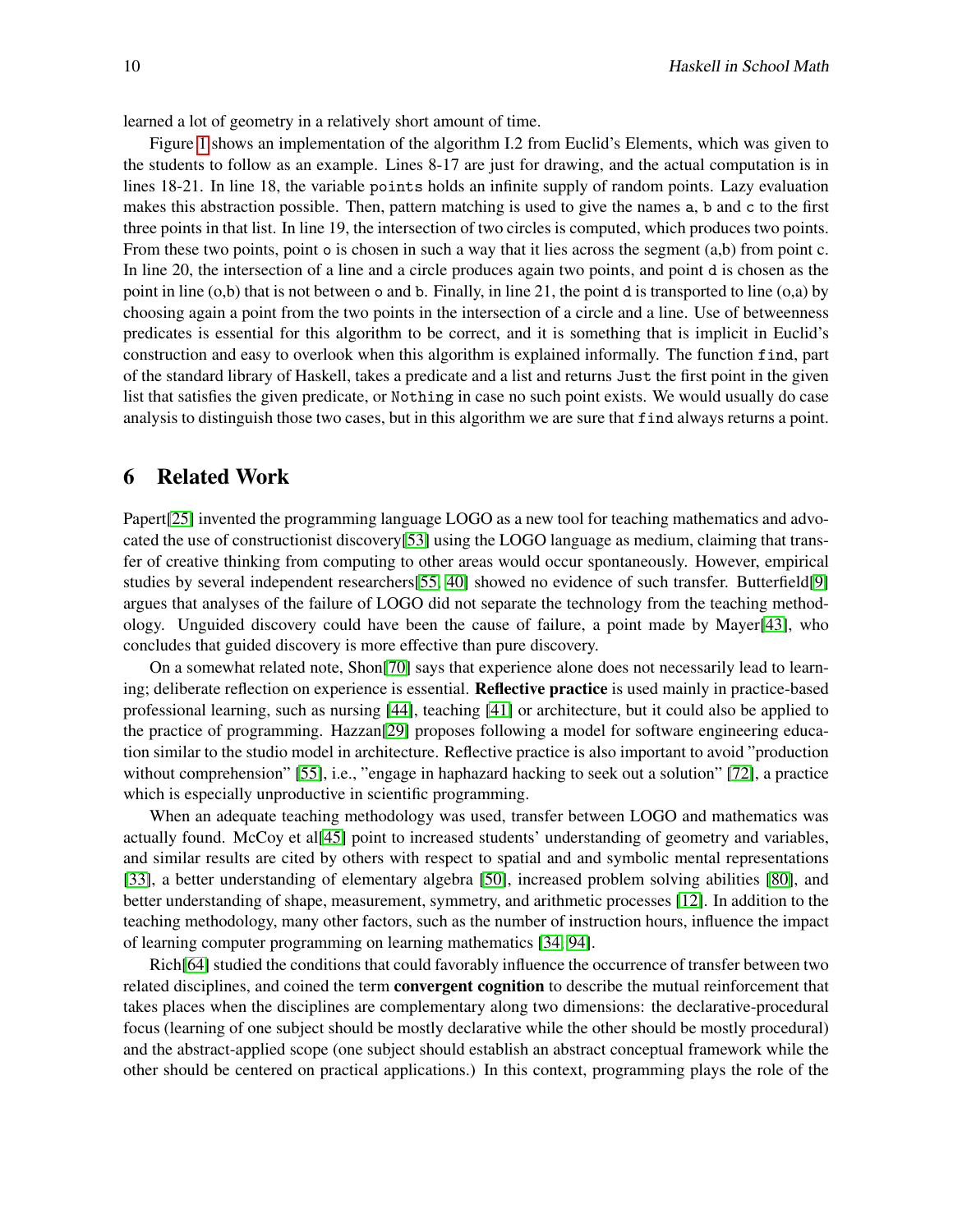procedural application of the abstract declarative framework learned in mathematics courses.

Palumbo et al[\[52\]](#page-14-5) also point out that the choice of programming language may be an important factor determining the type and amount of transfer, and base their argument on studies where instead of LOGO, other languages such as BASIC or Pascal were used. McCoy et al[\[45\]](#page-13-6) cite studies based on LOGO, BASIC, FORTRAN and Pascal where evidence for transfer was found, but with inconclusive results with respect to the choice of programming language used.

All the programming languages mentioned so far are procedural languages, which are based on sequences of commands that instruct the computer to modify the current state of memory, and dynamically replacing the values that variables represent with new computed values. A different paradigm, functional programming, uses functions as the basic building block and views a program as a large function built from composition of many smaller functions, where a function is a deterministic rule to transform input data into output data, just like a mathematical function does.

Recent studies using **functional programming** are promising. Schanzer et al[\[69\]](#page-14-6) have used functional programming successfully for teaching algebra. Advanced variants of functional programming have also been successfully used in introductory programming courses at the undergraduate level [\[61\]](#page-14-7). Functional programming for undergraduates has also been used beyond computer science. Walck[\[86\]](#page-15-4) created a curriculum for Computational Physics using Haskell as the medium, because "the structure of Newtonian mechanics is clarified by its expression in a language (Haskell) that supports higher order functions, types and type classes." Thus, functional programming exhibits the *low threshold and high ceiling* property for an easily usable but arbitrarily extensible classroom tool[\[71\]](#page-14-8).

Schanzer et al[\[68,](#page-14-9) [69\]](#page-14-6) attribute the favorable results of their Bootstrap methodology to their use of a functional language as the medium and to the absence of distracting features. In particular, they claim that their choice of a text-based interface over a more appealing visual program interface is actually a design feature, because "textual syntax is closer to what students must master in mathematics classes".

Functional programming, which fundamentally depends on the concept of recursion, is also expected to facilitate the understanding of mathematical induction. Program recursion and mathematical induction go naturally hand in hand with each other. Recursion is a fundamental construct that is usually considered difficult to teach, but Ginat et al<sup>[\[26\]](#page-12-5)</sup> show that this may be a shortcoming of the mainstream procedural languages, and they conclude that "understanding recursion is easier in declarative, abstract levels than procedural ones".

Other ongoing efforts to bring programming to high schools are based on Computational Thinking[\[5,](#page-11-2) [27,](#page-12-6) [57,](#page-14-10) [51\]](#page-14-11), which focuses on the algorithmic, problem-solving part of programming, and on projects such as CS Unplugged[\[6\]](#page-11-3), which is based on running the typical CS algorithms without a computer. It is still too soon to say whether courses based on these ideas work as intended.

In summary, while the idea of bringing mathematics and computing together is rather old, there is still no clear consensus on how to best exploit their similarity, and the success rate does not still overweight the failure rate, so we can only hope to slowly add more knowledge points to this simple looking but difficult to accomplish goal.

### <span id="page-10-0"></span>7 Conclusion and Future Work

We have shown several examples of an ongoing project that aims to introduce programming exercises in the standard high school mathematics curriculum. The use of Haskell as the programming language allowed us to ignore most syntactic concerns and other accessory technical details that accompany the use of more mainstream languages, except possibly Python, which is similarly succint. However, unlike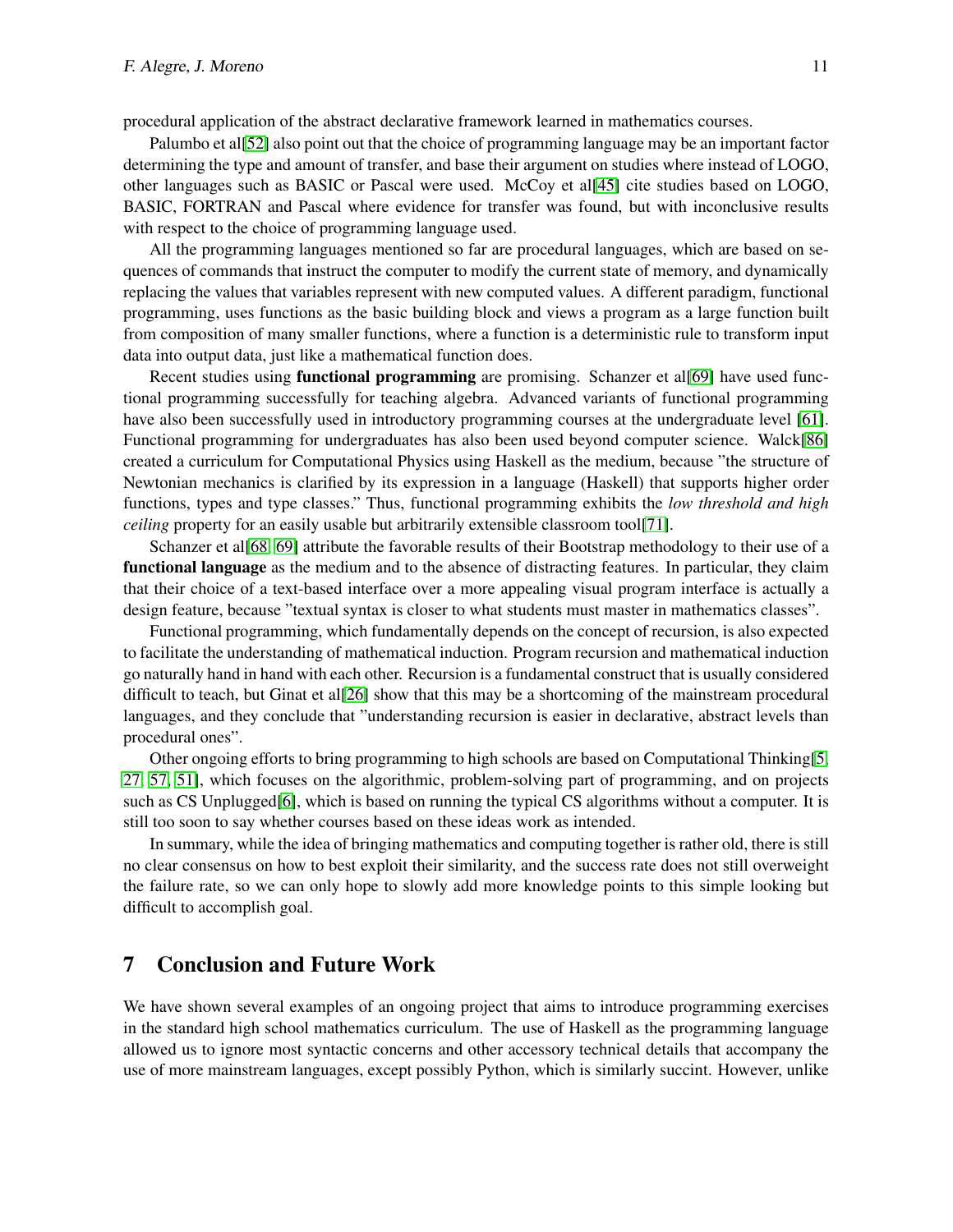Python, Haskell also offers the ability to freely mix algebra and programming in a single argument, as the referential integrity of Haskell means that Haskell equations are also equations in the algebraic sense.

We have performed some preliminary pilot tests and are currently under a three-year contract with our local public school district to develop and deploy the project in actual classrooms. We have additional modules ready for navigating the syntax tree of an algebraic expression, for performing symbolic algebra computations, for matrix operations, linear regressions and plotting of functions, including conic sections. All the modules will be published as open source and will be available in a public repository (http://github.com/alphalambda/k12math).

In our pilot studies, we did pre- and post-tests and surveys for both motivation towards mathematics and mathematical knowledge, and while the tests and surveys showed some positive results, they were not significant enough to be presented. Our sample consisted of a total of 15 middle school students and 10 high school students, which was too small to have a quantitative study done. However, our qualitative assessment shows that this approach has potential but needs a carefully designed progression of scaffolded activities. We also confirmed our hypothesis about the adequacy of Haskell as the programming language to use in this type of settings, where the emphasis is stronger on the teaching of mathematics than on the teaching of programming, and a language that does not take the focus away from mathematical thinking is desired. In particular, lazy evaluation is the computation model of hand-written mathematics, and along with pattern-matching and multiple-case function definitions, it provides a programming environment that seamlessly integrates with hand-written mathematics with minimal cognitive effort.

Our future plans also include moving the development environment to a Web-based interface, using either CodeWorld[\[13\]](#page-12-7) or Blank Canvas[\[8\]](#page-12-8), since deploying a local compiler in schools is somewhat problematic given their strict policies on software.

### 8 Bibliography

#### References

- <span id="page-11-1"></span>[1] Harold Abelson (1986): *Turtle geometry: The computer as a medium for exploring mathematics*. MIT press.
- [2] Angelos Agalianos, Richard Noss & Geoff Whitty (2001): *Logo in mainstream schools: the struggle over the soul of an educational innovation*. British Journal of Sociology of Education 22(4), pp. 479–500.
- <span id="page-11-0"></span>[3] Michal Armoni, Orni Meerbaum-Salant & Mordechai Ben-Ari (2015): *From Scratch to Real Programming*. Trans. Comput. Educ. 14(4), pp. 25:1–25:15, doi[:10.1145/2677087.](http://dx.doi.org/10.1145/2677087) Available at [http://doi.acm.org/](http://doi.acm.org/10.1145/2677087) [10.1145/2677087](http://doi.acm.org/10.1145/2677087).
- [4] Ilana Arnon, Jim Cottrill, Ed Dubinsky, Asuman Oktac, Solange Roa Fuentes, Maria Trigueros & Kirk Weller (2013): *APOS theory: A framework for research and curriculum development in mathematics education*. Springer Science & Business Media.
- <span id="page-11-2"></span>[5] Valerie Barr & Chris Stephenson (2011): *Bringing Computational Thinking to K-12: What is Involved and What is the Role of the Computer Science Education Community?* ACM Inroads 2(1), pp. 48–54, doi[:10.1145/1929887.1929905.](http://dx.doi.org/10.1145/1929887.1929905) Available at <http://doi.acm.org/10.1145/1929887.1929905>.
- <span id="page-11-3"></span>[6] Tim Bell, Frances Rosamond & Nancy Casey (2012): *The Multivariate Algorithmic Revolution and Beyond*. chapter Computer Science Unplugged and Related Projects in Math and Computer Science Popularization, Springer-Verlag, Berlin, Heidelberg, pp. 398–456. Available at [http://dl.acm.org/citation.cfm?id=](http://dl.acm.org/citation.cfm?id=2344236.2344256) [2344236.2344256](http://dl.acm.org/citation.cfm?id=2344236.2344256).
- [7] RK Blank & N de las Alas (2009): *Effects of teacher professional development on gains in student achievement: How meta-analysis provides evidence useful to education leaders*. Washington, DC: The Council of Chief State School Officers.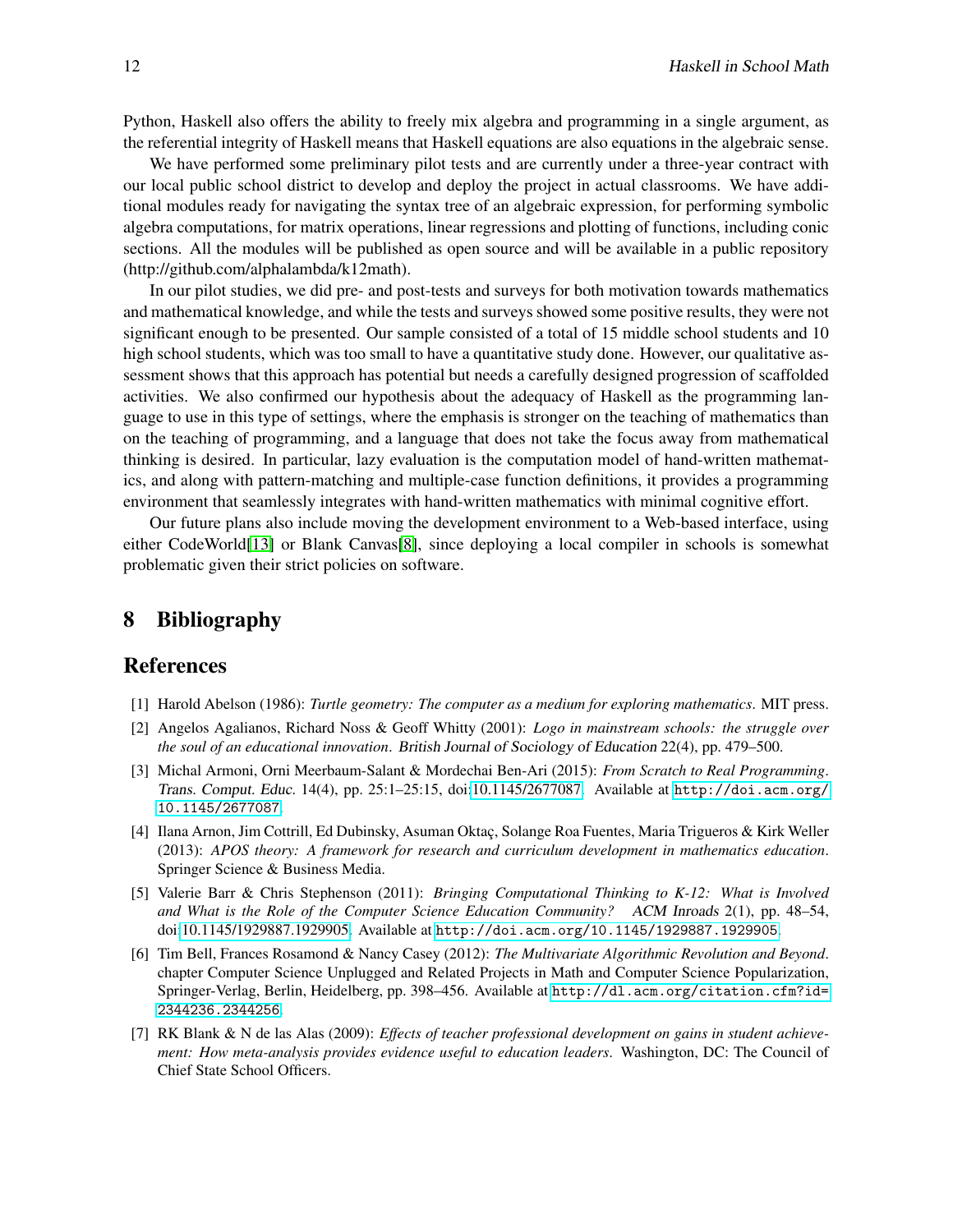- <span id="page-12-8"></span>[8] Blank Canvas: <https://hackage.haskell.org/package/blank-canvas>.
- <span id="page-12-2"></span>[9] Earl C Butterfield & Gregory D Nelson (1989): *Theory and practice of teaching for transfer*. Educational Technology Research and Development 37(3), pp. 5–38.
- [10] Alan CK Cheung & Robert E Slavin (2013): *The effectiveness of educational technology applications for enhancing mathematics achievement in K-12 classrooms: A meta-analysis*. Educational Research Review 9, pp. 88–113.
- [11] S. S. Choi-Koh (1999): *A student's learning of geometry using the computer*. The Journal of Educational Research 92(5), pp. 301–311.
- <span id="page-12-4"></span>[12] Douglas H. Clements, Michael T. Battista & Julie Sarama (2001): *Logo and Geometry*. Journal for Research in Mathematics Education. Monograph 10, pp. 1–177.
- <span id="page-12-7"></span>[13] Codeworld: <https://github.com/google/codeworld>.
- [14] Common Core Standards for Mathematics: <http://www.corestandards.org/math/>.
- [15] Committee for the Workshops on Computational Thinking (2010): *Report of a Workshop on the Pedagogical Aspects of Computational Thinking*. National Research Council.
- [16] Robert L. Constable (2002): *Na¨ıve Computational Type Theory*. In H. Schwichtenberg & R. Steinbruggen, editors: Proof and System-Reliability, pp. 213–259.
- [17] José N Contreras (2011): *Using Technology to Unify Geometric Theorems about the Power of a Point.* Mathematics Educator 21(1), pp. 11–21.
- [18] National Research Council (2010): *Report of a Workshop on the Scope and Nature of Computational Thinking*. National Academies Press.
- [19] CSTA K-12 Computer Science Standards: [http://www.csta.acm.org/Curriculum/sub/](http://www.csta.acm.org/Curriculum/sub/K12Standards.html) [K12Standards.html](http://www.csta.acm.org/Curriculum/sub/K12Standards.html).
- [20] Stephen Emmott (2006): *Towards 2020 science*. Microsoft Research.
- [21] M. Felleisen, R.B. Findler, M. Flatt & S. Krishnamurthi (2001): *How to Design Programs*. MIT Press.
- [22] Matthias Felleisen (2010): *TeachScheme!- A Checkpoint*. In: The 15th ACM SIGPLAN International Conference on Functional Programming (ICFP 2010).
- [23] Matthias Felleisen, Robert Bruce Findler, Matthew Flatt & Shriram Krishnamurthi (2009): *A Functional I/O System or, Fun for Freshman Kids*. In: The 14th ACM SIGPLAN International Conference on Functional Programming (ICFP 2009).
- [24] Matthias Felleisen & Shriram Krishnamurthi (2009): *Viewpoint: Why Computer Science Doesn't Matter*. Communications of the Association for Computing Machinery 52, pp. 37–40.
- <span id="page-12-1"></span>[25] Wallace Feurzeig, Seymour A Papert & Bob Lawler (2011): *Programming-languages as a conceptual framework for teaching mathematics*. Interactive Learning Environments 19(5), pp. 487–501.
- <span id="page-12-5"></span>[26] David Ginat & Eyal Shifroni (1999): *Teaching Recursion in a Procedural Environment - How much should we emphasize the Computing Model?* In: Proceeding SIGCSE '99. The proceedings of the thirtieth SIGCSE technical symposium on computer science education, ACM, New York, pp. 127–131.
- <span id="page-12-6"></span>[27] Shuchi Grover & Roy Pea (2013): *Computational Thinking in K–12 A Review of the State of the Field*. Educational Researcher 42(1), pp. 38–43.
- [28] Allison Gulamhussein (2013): *Teaching the teachers: Effective professional development in an era of high stakes accountability*. Center for Public Education. September.
- <span id="page-12-3"></span>[29] Orit Hazzan (2002): *The reflective practitioner perspective in software engineering education*. Journal of Systems and Software 63(3), pp. 161–171.
- [30] Orit Hazzan & James E Tomayko (2005): *Reflection and abstraction in learning software engineering's human aspects*. Computer 38(6), pp. 39–45.
- <span id="page-12-0"></span>[31] K. F. Hollebrands (2003): *High school students' understandings of geometric transformations in the context of a technological environment*. Journal of Mathematical Behavior 22(1), pp. 55–72.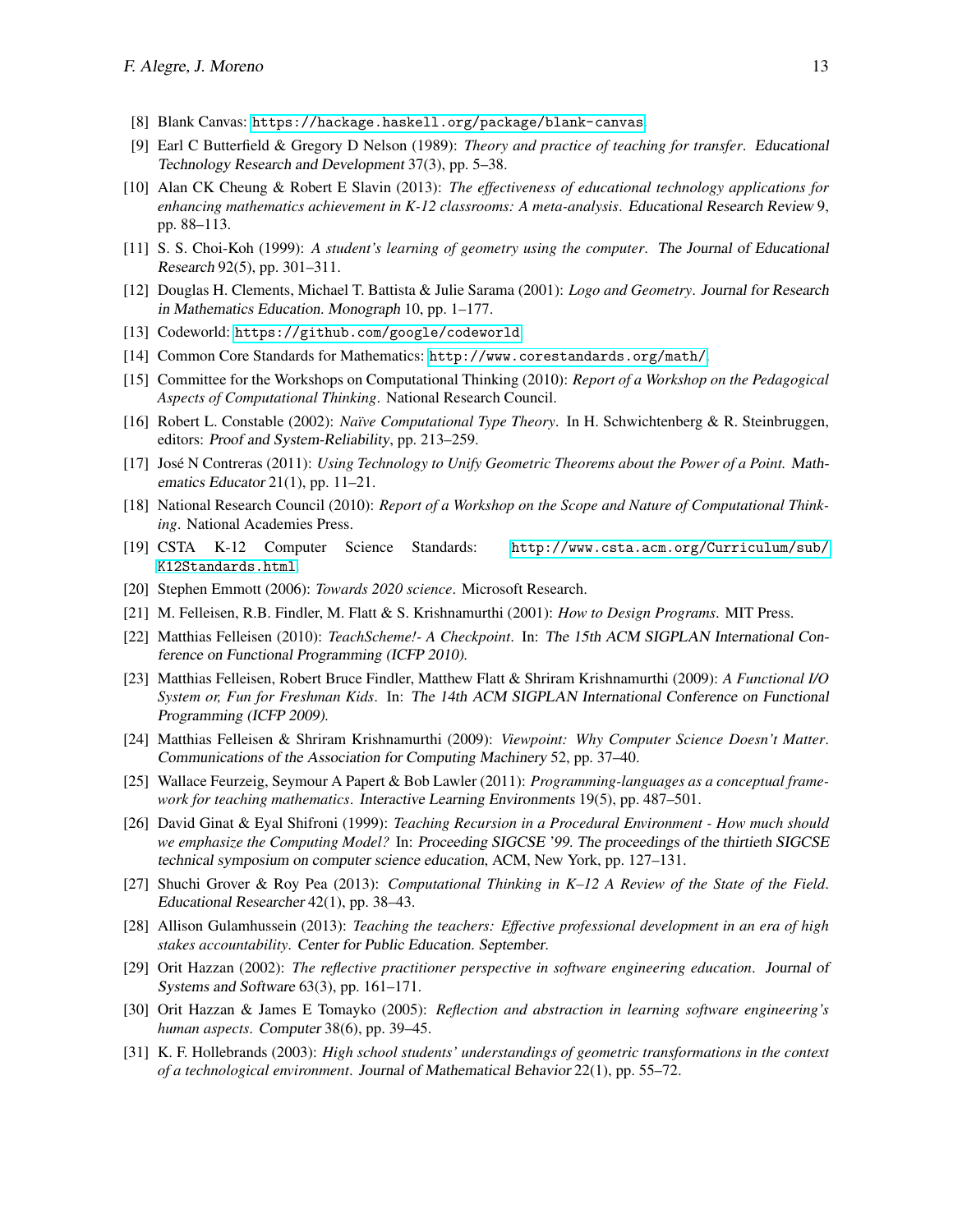- <span id="page-13-0"></span>[32] K. F. Hollebrands (2007): *The role of a dynamic software program for geometry in the strategies high school mathematics students employ*. Journal for Research in Mathematics Education 38(2), pp. 164–192.
- <span id="page-13-7"></span>[33] Celia Hoyles & Richard Noss (1987): *Synthesizing mathematical conceptions and their formalization through the construction of a Logo-based school mathematics curriculum*. International Journal of Mathematical Education in Science and Technology 18(4), pp. 581–595.
- <span id="page-13-9"></span>[34] Celia Hoyles & Richard Noss (1992): *Learning mathematics and logo*. MIT Press.
- [35] Sarah Hug, Josh Sandry, Ryan Vordermann, Enrico Pontelli & Ben Wright (2013): *DISSECT: Integrating Computational Thinking in the Traditional K-12 Curricula Through Collaborative Teaching (Abstract Only)*. In: Proceeding of the 44th ACM Technical Symposium on Computer Science Education, SIGCSE '13, ACM, New York, NY, USA, pp. 742–742, doi[:10.1145/2445196.2445452.](http://dx.doi.org/10.1145/2445196.2445452) Available at [http://doi.acm.org/10.](http://doi.acm.org/10.1145/2445196.2445452) [1145/2445196.2445452](http://doi.acm.org/10.1145/2445196.2445452).
- [36] Keith Jones (2005): *Using Logo in the Teaching and Learning of Mathematics: a research bibliography*. MicroMath 21(3), pp. 34–36.
- <span id="page-13-1"></span>[37] Cenk Kesan & S Caliskan (2013): *The effect of learning geometry topics of 7th grade in primary education with the Dynamic Geometer's Sketchpad geometry software to success and retention*. Turkish Online Journal Of Educational Technology 12(1).
- [38] J. Kramer (2003): *Abstraction is it teachable? 'the devil is in the detail'*. In: Proceedings. 16th Conference on Software Engineering Education and Training. (CSEE&T 2003), The Institute of Electrical and Electronics Engineers, Inc, p. 32.
- [39] Jeff Kramer (2007): *Is abstraction the key to computing?* Communications of the ACM 50(4), pp. 36–42.
- <span id="page-13-3"></span>[40] D Midian Kurland, Roy D Pea, Catherine Clement & Ronald Mawby (1986): *A study of the development of programming ability and thinking skills in high school students*. Journal of Educational Computing Research 2(4), pp. 429–458.
- <span id="page-13-5"></span>[41] J John Loughran (2002): *Effective reflective practice in search of meaning in learning about teaching*. Journal of Teacher Education 53(1), pp. 33–43.
- [42] J. Maloney, L Burd, Y Kafai, N Rusk, B Silverman & M Resnick (2004): *Scratch: A Sneak Preview*. In: Second International Conference on Creating, Connecting, and Collaborating through Computing, pp. 104– 109.
- <span id="page-13-2"></span>[43] Richard E Mayer (2004): *Should there be a three-strikes rule against pure discovery learning?* American Psychologist 59(1), p. 14.
- <span id="page-13-4"></span>[44] Barry McBrien (2007): *Learning from practice–Reflections on a critical incident*. Accident and emergency nursing 15(3), pp. 128–133.
- <span id="page-13-6"></span>[45] Leah P. McCoy (1996): *Computer-based mathematics learning.* Journal of Research on Computing in Education 28(4), p. 438. Available at [http://libezp.lib.lsu.edu/login?url=http://search.](http://libezp.lib.lsu.edu/login?url=http://search.ebscohost.com/login.aspx?direct=true&db=a9h&AN=9609115664&site=ehost-live&scope=site) [ebscohost.com/login.aspx?direct=true&db=a9h&AN=9609115664&site=ehost-live&scope=](http://libezp.lib.lsu.edu/login?url=http://search.ebscohost.com/login.aspx?direct=true&db=a9h&AN=9609115664&site=ehost-live&scope=site) [site](http://libezp.lib.lsu.edu/login?url=http://search.ebscohost.com/login.aspx?direct=true&db=a9h&AN=9609115664&site=ehost-live&scope=site).
- [46] Katherine L McEldoon, Kelley L Durkin & Bethany Rittle-Johnson (2013): *Is self-explanation worth the time? A comparison to additional practice*. British Journal of Educational Psychology 83(4), pp. 615–632.
- [47] Don Monroe (2013): *A New Type of Mathematics? New discoveries expand the scope of computer-assisted proofs of theorems*. Communications of the Association for Computing Machinery 57, pp. 13–15.
- [48] National Center for Education Statistics: <https://nces.ed.gov/fastfacts>.
- [49] T J Nokes, C D Schunn & M T H Chi (2010): *Problem Solving and Human Expertise*. International Encyclopedia of Education, vol. 5, pp. 265-272.
- <span id="page-13-8"></span>[50] Richard Noss (1986): *Constructing a conceptual framework for elementary algebra through Logo programming*. Educational Studies in Mathematics 17(4), pp. 335–357.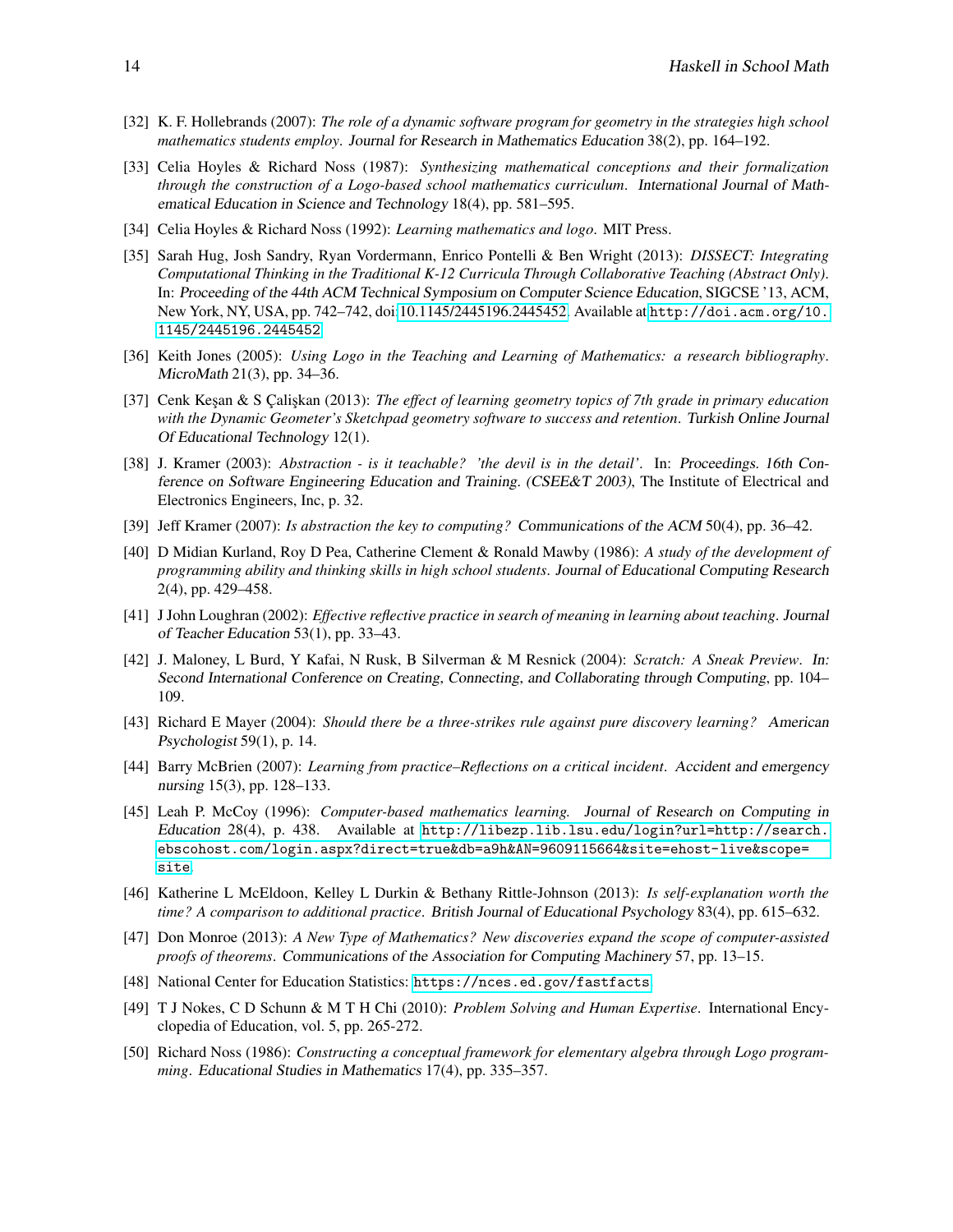- <span id="page-14-11"></span>[51] Rex Page & Ruben Gamboa (2013): *How Computers Work: Computational Thinking for Everyone*. In M. Morazán and P. Achten, editor: *Trends in Functional Programming in Education 2012 (TFPIE 2012)*, Electronic Proceedings in Theoretical Computer Science, vol. 106, pp. 1–19.
- <span id="page-14-5"></span>[52] David B Palumbo (1990): *Programming language/problem-solving research: A review of relevant issues*. Review of Educational Research 60(1), pp. 65–89.
- <span id="page-14-1"></span>[53] Seymour Papert (1980): *Mindstorms: Children, Computers, and Powerful Ideas*. Basic Books, Inc., New York, NY, USA.
- [54] Michael Quinn Patton (2011): *Developmental evaluation: Applying complexity concepts to enhance innovation and use*. Guilford Press.
- <span id="page-14-2"></span>[55] Roy D. Pea (1983): *Logo Programming and Problem Solving. [Technical Report No. 12]*.
- [56] James W Pellegrino, Margaret L Hilton et al. (2013): *Education for life and work: Developing transferable knowledge and skills in the 21st century*. National Academies Press.
- <span id="page-14-10"></span>[57] Pat Phillips (2009): *Computational Thinking: a problem-solving tool for every classroom*. Communications of the CSTA 3(6), pp. 12–16.
- [58] Renuwat Phonguttha, Sombat Tayraukham & Prasart Nuangchalerm (2009): *Comparisons of Mathematics Achievement, Attitude towards Mathematics and Analytical Thinking between Using the Geometer's Sketchpad Program as Media and Conventional Learning Activities.* Online Submission 3(3), pp. 3036–3039.
- [59] Jan L Plass, Bruce D Homer & Elizabeth O Hayward (2009): *Design factors for educationally effective animations and simulations*. Journal of Computing in Higher Education 21(1), pp. 31–61.
- <span id="page-14-0"></span>[60] Marc Prensky (2008): *Programming is the new literacy*. Edutopia magazine.
- <span id="page-14-7"></span>[61] Prabhakar Ragde (2013): *Mathematics Is Imprecise*. arXiv preprint arXiv:1301.5076.
- [62] Mitchel Resnick, John Maloney, Andrés Monroy-Hernández, Natalie Rusk, Evelyn Eastmond, Karen Brennan, Amon Millner, Eric Rosenbaum, Jay Silver, Brian Silverman & Yasmin Kafai (2009): *Scratch: Programming for All*. Communications of the Association for Computing Machinery 52, pp. 60–67.
- [63] Peter J. Rich, Keith R. Leatham & Geoffrey A. Wright (2013): *Convergent cognition*. Instr. Sci. 41, pp. 431–453.
- <span id="page-14-4"></span>[64] PeterJ. Rich, KeithR. Leatham & GeoffreyA. Wright (2013): *Convergent cognition*. Instructional Science 41(2), pp. 431–453, doi[:10.1007/s11251-012-9240-7.](http://dx.doi.org/10.1007/s11251-012-9240-7) Available at [http://dx.doi.org/10.1007/](http://dx.doi.org/10.1007/s11251-012-9240-7) [s11251-012-9240-7](http://dx.doi.org/10.1007/s11251-012-9240-7).
- [65] B Rittle-Johnson, M Saylor & K. E. Swygert (2008): *Learning from explaining: does it matter if mom is listening?* J. Exp. Child Psychol. 100, pp. 215–24.
- [66] Spencer Rugaber (2000): *The Use of Domain Knowledge in Program Understanding*. Annals of Software Engineering 2000, pp. 9–143.
- [67] Douglas Rushkoff: *Teach U.S. kids to write computer code*. [http://www.cnn.com/2012/12/10/](http://www.cnn.com/2012/12/10/opinion/rushkoff-code-writing/) [opinion/rushkoff-code-writing/](http://www.cnn.com/2012/12/10/opinion/rushkoff-code-writing/).
- <span id="page-14-9"></span>[68] Emmanuel Schanzer, Kathi Fisler & Shriram Krishnamurthi (2013): *Bootstrap: Going Beyond Programming in After-School Computer Science*. SPLASH-E (Education track of the OOPSLA/SPLASH conference).
- <span id="page-14-6"></span>[69] Emmanuel Schanzer, Kathi Fisler, Shriram Krishnamurthi & Matthias Felleisen (2015): *Transferring Skills at Solving Word Problems from Computing to Algebra Through Bootstrap*. Circles 6(4), p. 5.
- <span id="page-14-3"></span>[70] Donald A. Schön (1983): *The reflective practitioner: how professionals think in action*. New York: Basic Books.
- <span id="page-14-8"></span>[71] Pratim Sengupta, John S. Kinnebrew, Satabdi Basu, Gautam Biswas & Douglas Clark (2013): *Integrating Computational Thinking with K-12 Science Education Using Agent-based Computation: A Theoretical Framework*. Education and Information Technologies 18(2), pp. 351–380, doi[:10.1007/s10639-012-9240-x.](http://dx.doi.org/10.1007/s10639-012-9240-x) Available at <http://dx.doi.org/10.1007/s10639-012-9240-x>.